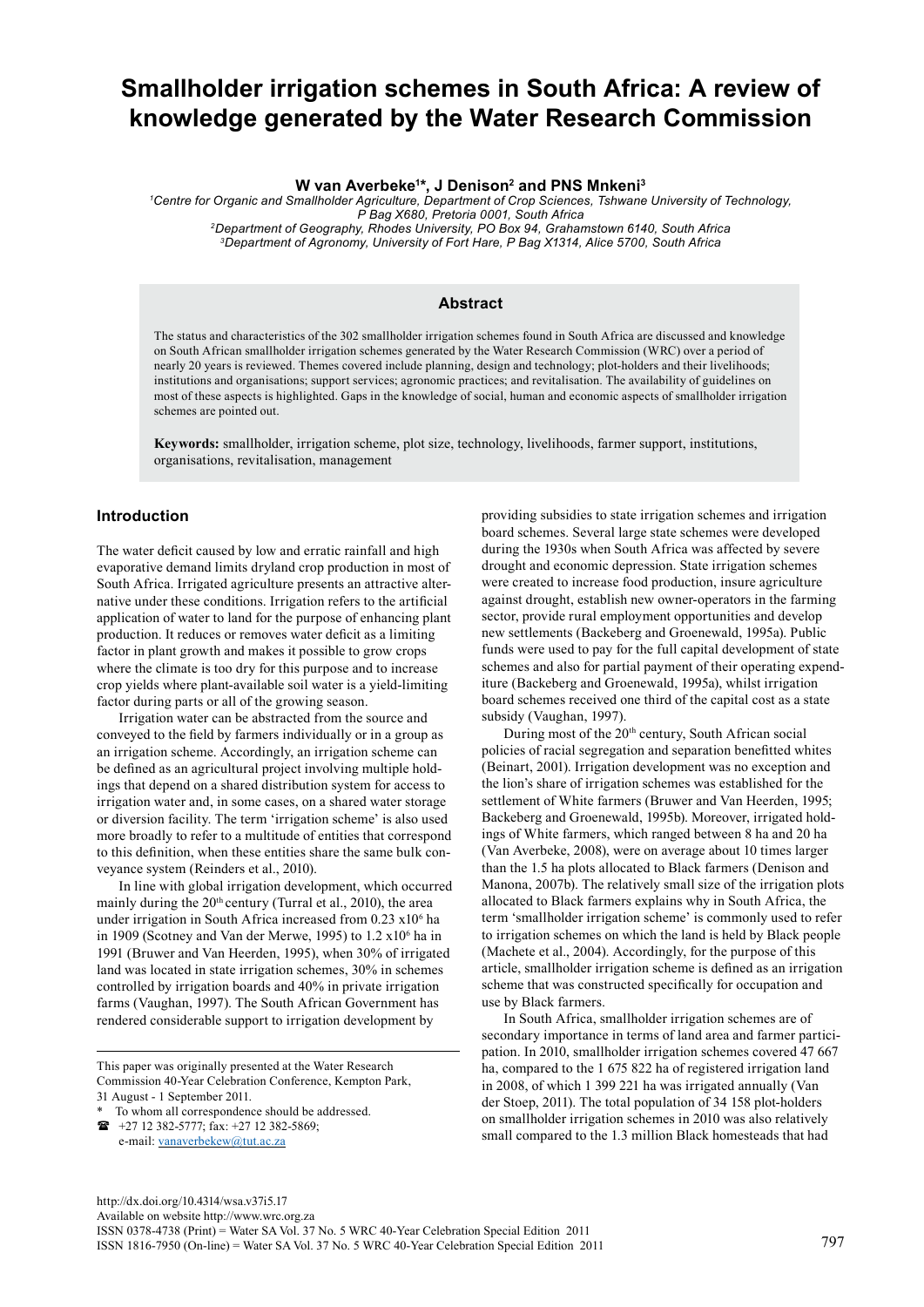access to land for cultivation (Vink and Van Rooyen, 2009). The importance of smallholder schemes arises primarily from their location in the former homelands, which continue to be poverty nodes (Vink and Van Rooyen, 2009). In these areas, irrigated farming has the potential to contribute significantly to food security and income of participating homesteads (Lipton et al., 1996; Bembridge, 2000), and to create employment, both directly and through forward and backward linkages to primary production (Backeberg et al., 1996). For this reason, the Water Research Commission (WRC) developed a keen interest in smallholder irrigation schemes, when from about 1990 onwards it broadened its agricultural water focus from water as a production factor to water as a livelihood resource, against a backdrop of political change in South Africa.

Indications are that the WRC made its first enquiry into smallholder irrigation schemes in South Africa in 1985, when it commissioned Jean-Claude Legoupil of CIRAD to participate in an irrigation workshop and advise on irrigation planning and development. Based on visits to 6 smallholder schemes located in different homelands, Legoupil (1985) concluded that: '(smallholder) irrigation, in spite of large-scale investment, is only marginally effective. Irrigation is failing to provide high yields and is beset by a whole range of problems: technical, management, training, agricultural policy, financing, etc. And yet in South Africa, the increase in food output can partially be achieved by a rise in the number of (smallholder) irrigation schemes, and the rehabilitation of abandoned ones. It is imperative, therefore, to develop a strategy for improvement of schemes, which encompasses not only the technical and economic aspects but also the participation and training of the farmers involved.'

In 1992, the WRC commissioned a second study aimed at providing a comprehensive overview of smallholder irrigation in South Africa. This investigation, conducted by De Lange (1994), indicated that there were probably about 150 000 Black irrigators in the country, comprising 3 broad groups, namely:

- Independent irrigation farmers, who privately accessed and applied water to their farms
- Holders of allotments on irrigated community gardens
- Plot-holders on smallholder irrigation schemes

Du Plessis et al. (2002) added a fourth group comprising backyard or home-garden irrigators, who watered crops on parts of their residential sites. There was general agreement that, when combining the groups, Black irrigators farmed on about 100 000 ha and that half of this irrigated area was located on smallholder irrigation schemes (Backeberg et al., 1996; Bembridge, 1997). This made smallholder irrigation schemes the most important in terms of irrigated area. IPTRID (2000) reported that in 1999, the combined area covered by the 2 635 irrigated community gardens in KwaZulu-Natal amounted to 2 055 ha. Extrapolating this figure to the 9 provinces would suggest that nationally, irrigated community gardens covered between 10 000 ha and 20 000 ha. By implication, the area farmed by independent irrigation farmers and home-garden irrigators would be of the order of 30 000 ha to 40 000 ha. IPTRID (2000) reported that, on average, irrigated community gardens in KwaZulu-Natal had a membership of 19 gardeners, and estimated that 51 700 people were participating in these small irrigation projects. This lends support to Backeberg (2006), who indicated that the total population of Black irrigators in South Africa could be as high as 250 000.

One of the factors that probably focused the attention of the WRC on smallholder irrigation schemes, rather than on any of

the other forms of irrigation practised by Black people, was that these schemes represented a substantial public investment, valued at R2 billion (R40 000 ha<sup>-1</sup>) by Shah et al. (2002). Another was that irrigation schemes embodied sizeable concentrations of smallholders, which held the promise of good returns on resources invested in research. The need for research on smallholder irrigation schemes became even more imperative when the homeland parastatals, which were responsible for schemes that were constructed or refurbished during the homeland era, were closed down and irrigation-scheme management was transferred to farmers. Irrigation-management transfer was a global trend (Vermillion, 1997) but in the case of South African irrigation schemes, the process was rushed (Laker, 2004). Following its implementation, many schemes collapsed almost instantaneously, particularly the large schemes with complex designs and high management requirements (Bembridge, 2000). Guidance on how to revitalise these projects became a political priority.

For nearly 20 years, smallholder irrigation schemes have been one of the focal points of agricultural water research initiated, funded and managed by the WRC. Not all research on South African smallholder schemes has been conducted under the auspices of the WRC. Universities (Bembridge, 1984; Rossouw, 1989) and other organisations, such as the International Water Management Institute (Shah et al., 2002), also made important contributions; however, the body of knowledge produced by the WRC stands out for its coverage, depth and attention to practical application. In this article the knowledge that was generated by the WRC research is reviewed. For the purpose of the article, the database of South African smallholder irrigation schemes compiled in 2006 by Denison and Manona (2007b) was updated using primary and secondary information collected by the authors. Primary data were obtained by means of a comprehensive survey of smallholder irrigation schemes in Limpopo. Updates on schemes in other provinces were based on reports that were published after 2006.

## **Overview of smallholder irrigation schemes in South Africa**

The available evidence indicates that in 2010 there were 302 smallholder irrigation schemes with a combined command area of 47 667 ha in South Africa. The plot-holder population on these schemes totalled 34 158. Rivers were the principal source of water. A total of 46 114 ha (96.7%) obtained its water from rivers, either pumped directly, diverted by means of weirs, or through dam storage. Groundwater was used on 1 405.5 ha (3.0%), municipal water on 110 ha (0.2%) and spring water on 37.6 ha (0.1%). Water was pumped on 23 111.8 ha (48.5%), gravitated on 16 497.2 ha (34.6%) and on 8 058.5 ha (16.9%) gravity and pumping occurred in combination. On all existing schemes, the irrigation system was constructed after 1950. Smallholder irrigation scheme development in South Africa has a much longer history (Van, Averbeke, 2008), but in 2010, schemes that were constructed before 1950 no longer existed in their original form. One example was Taung in North-West Province, which dates back to 1939 (Bembridge, 1997), but the original canal irrigation system has been replaced with an overhead system.

In 1952, when the Commission for the Socio-Economic Development of the Bantu Areas within the Union of South Africa (1955) completed its data collection, it identified 122 smallholder irrigation schemes, which covered a total of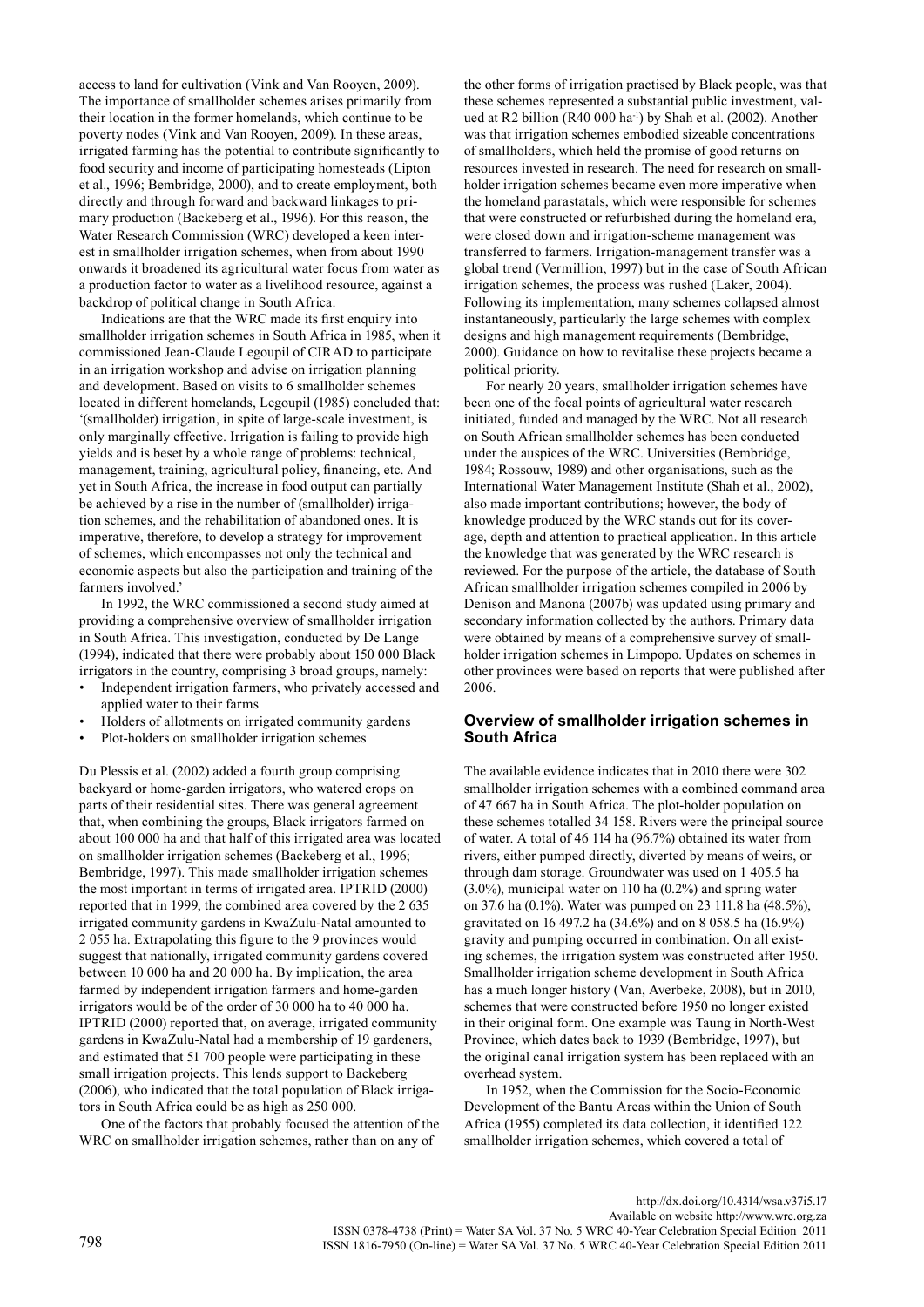| <b>TABLE 1</b><br>Operational status of South African smallholder irrigation schemes by province and irrigation system |                                                       |                          |          |          |                                                           |                          |          |          |         |
|------------------------------------------------------------------------------------------------------------------------|-------------------------------------------------------|--------------------------|----------|----------|-----------------------------------------------------------|--------------------------|----------|----------|---------|
| <b>Province</b>                                                                                                        | Number of operational schemes by irrigation<br>system |                          |          |          | Number of non-operational schemes by irrigation<br>system |                          |          |          | Total   |
|                                                                                                                        | Gravity-fed<br>surface                                | Pumped<br><b>Surface</b> | Overhead | Micro    | Gravity-fed<br>surface                                    | Pumped<br><b>Surface</b> | Overhead | Micro    |         |
| Limpopo                                                                                                                | 49                                                    |                          | 30       | 13       | 12                                                        |                          | 41       | 11       | 170     |
| Mpumalanga                                                                                                             |                                                       |                          | 4        |          |                                                           |                          |          |          |         |
| North West                                                                                                             | 0                                                     |                          | $\Omega$ | 0        |                                                           | $\Omega$                 | 0        | $\Omega$ |         |
| KwaZulu-Natal                                                                                                          |                                                       | $\theta$                 | 30       |          |                                                           |                          |          | $\theta$ | 35      |
| Free State                                                                                                             | 0                                                     |                          | $\Omega$ | 0        |                                                           |                          | 0        | $\Omega$ |         |
| Northern Cape                                                                                                          | 0                                                     |                          | $\Omega$ |          |                                                           |                          | 0        | $\Omega$ |         |
| Eastern Cape                                                                                                           | 4                                                     |                          | 46       |          |                                                           |                          | 16       | $\Omega$ | 67      |
| Western Cape                                                                                                           | 6                                                     | $\Omega$                 |          | $\Omega$ | $\Omega$                                                  | $\Omega$                 |          | $\theta$ |         |
| Total                                                                                                                  | 67                                                    | 14                       | 111      | 14       | 14                                                        | 6                        | 59       |          | $296^1$ |

*1 The operational status of six schemes, five in the Eastern Cape and one in KwaZulu-Natal, was not known, bringing the total to 302.*

11 406 ha. This irrigated area was held by 7 538 plot-holders, each holding a plot with an average size of 1.513 ha. All of these were river-diversion schemes and it would appear that in most cases their water conveyance and distribution systems had no linings at that time (De Lange et al., 2000). After 1950, the state upgraded existing smallholder canal schemes by constructing permanent weirs or dams and by lining canals and furrows with concrete. Several new smallholder canal irrigation schemes were also built and all of these had concrete linings (Van Averbeke, 2008). At the time, the Commission for the Socio-Economic Development of the Bantu Areas within the Union of South Africa (1955) predicted that these lined canal schemes would have a 20 year to 40 year lifespan. However, some of them have now been in operation for more than 50 years, although most are presently in need of repairs (Van Averbeke, 2008). The construction of canal schemes came to an end around 1975. In the Vhembe District, for example, the last canal schemes that were built were Morgan and Klein Tshipise in 1974. Of the total command area covered by smallholder irrigation schemes in 2010, 12 802 ha (26.9%) was located on gravity-fed canal schemes. Invariably, surface irrigation was practised on such schemes, almost always by means of the short-furrow method (De Lange, 1994; Crosby et al., 2000; Van Averbeke, 2008). Surface irrigation occurred on an additional 3 278 ha (6.9%) located on pumped schemes, where shortfurrow or border-strip irrigation was practised.

Considerable smallholder irrigation development occurred between 1975 and 1985, particularly in the Eastern Cape (Van Averbeke et al., 1998). Overhead irrigation systems replaced canal irrigation in the design of these schemes, in line with the global trend of modernisation (Faurès et al., 2007). Some of the large smallholder schemes that were developed during this period in South Africa included Ncora, Keiskammahoek, Tyefu, Shiloh and Zanyokwe in the Eastern Cape. All of these projects were capital-intensive (Bembridge, 1987; Van Averbeke et al., 1998; Laker, 2000). For example, the cost of construction of the 473 ha pilot phase of the Tyefu scheme in 1976 amounted to R12 000 ha $^{-1}$  (Bembridge, 1987), equivalent to R282 189 ha<sup>-1</sup> when adjusted to 2010 South African Rand values. In most cases, construction of these large schemes involved the building of dams and use was made of modern water-distribution and -application systems (Van Averbeke et al., 1998; Denison and Manona, 2007a). The mechanised farming system that prevailed on these schemes carried high operational and maintenance costs and required sophisticated management systems (Laker, 2004). All costs were expected

to be carried by the projects but financial viability was never achieved. As a result, these projects remained dependent on state subsidies for continued operation (Van Averbeke et al., 1998; Laker 2004).

In 2010, various forms of overhead irrigation were found on the largest part of the existing command area of smallholder irrigation schemes. A total of 27 758 ha (58.2%) was involved, all on schemes that were built after 1975 or on schemes where the canal systems were replaced with overhead systems. The extent of micro-irrigation systems on smallholder schemes was limited to 3 830 ha, which represented 8% of the total command area.

Not all 302 smallholder irrigation schemes were operational in 2010 and not all operational schemes were fully operational but the data available on provinces other than Limpopo Province did not allow for estimates of the extent to which operational schemes were functioning. Table 1 shows the operational status of the schemes by province in relation to irrigation method.

In 2010, 206 schemes were operational and 90 were not. The status of one gravity-fed canal scheme in KwaZulu-Natal and 5 overhead irrigation schemes in the Eastern Cape could not be established. Significant was that the likelihood of schemes to be operational was 81% for gravity-fed canal schemes, 70% for pumped surface irrigation schemes, 65% for overhead irrigation schemes and 56% for micro-irrigation schemes. Among the primary constraints identified by extension staff on 164 of the 302 smallholder schemes, poor management topped the list (50% of the cases); followed by infrastructural problems (15%); water inadequacies (13%); conflict (12%); and theft (7%). This suggests that human (capacity) and social (institutional) resource problems were at the heart of the below-expected performance of smallholder irrigation schemes in South Africa identified by nearly all assessments that were made (Bembridge, 1997; Bembridge, 2000; Kamara et al., 2001; Shah et al., 2002; Machete et al., 2004; iSeneke Developments, 2004; Tlou et al., 2006; Speelman et al., 2008; Yokwe, 2009; Mnkeni et al., 2010).

Figure 1 shows the frequency distribution of the command area of smallholder irrigation schemes. The majority of schemes (65%) had a command area that did not exceed 100 ha and all but 18 schemes had a command area that did not exceed 500 ha. Only 6 schemes were larger than 1 000 ha. These included Majeje (1 169 ha) and Middle Letaba (1 730 ha) in Limpopo Province, both not operational; Ncora (2 490 ha) and Qamata (2 635 ha) in the Eastern Cape and Makhatini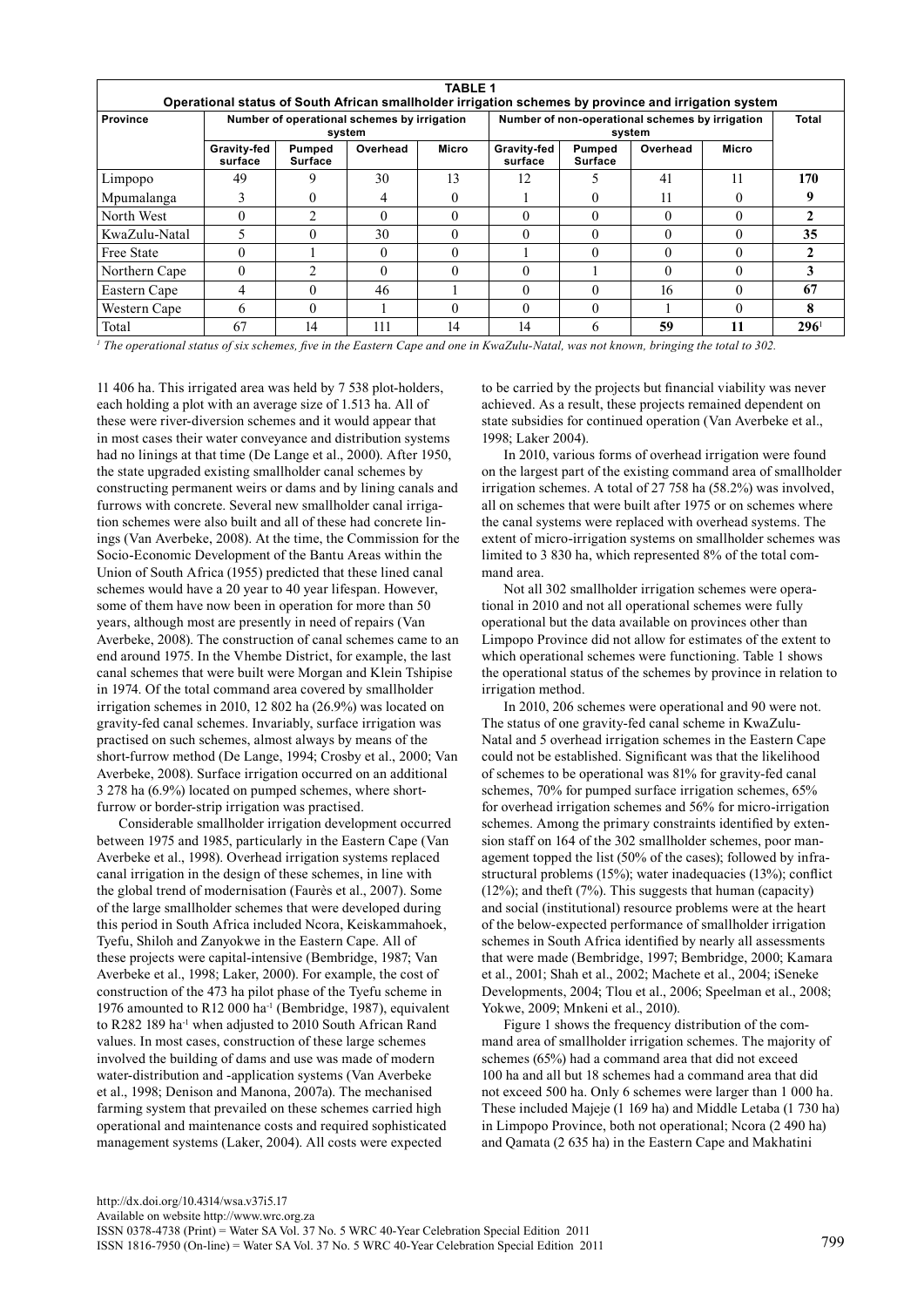

*Figure 1 Frequency distribution of the command area of smallholder irrigation schemes in South Africa*



*Figure 2 Frequency distribution of the size of plots among plot-holders on South African smallholder irrigation schemes*



*Figure 3 Frequency distribution of average plot size among South African smallholder irrigation schemes*

(2 620 ha) in KwaZulu-Natal, all operating at a fraction of their capacity; and Taung (3 500 ha) in North-West Province, the only large project that was operating reasonably well. Figure 1 shows the dominance of small schemes.

Figure 2 shows the frequency distribution of plot size among plot-holders on smallholder irrigation schemes. One of the peaks in Fig. 2 represented plots not exceeding 0.5 ha. These could be regarded as food plots, because farming on these small plots was shown to serve primarily as a source of food for plot-holder homesteads (Vaughan, 1997; Van Averbeke et al., 1998). The other peak represented plots that were between 1 ha and 2 ha in size.

Figure 3 shows the average plot size among irrigation schemes. Of the 302 smallholder schemes, 131 (43%) had plots that were between 1 ha and 2 ha in size. The use of plots in this size category has been shown to vary among schemes and within schemes, with some allotments being used mainly to produce food for own consumption and others primarily for commercial purposes.

Among schemes, the position of the scheme in relation to markets appeared to be the key factor that determined the balance between subsistence and commercial production on 1 ha to 2 ha plots (Bembridge and Sebotja, 1992; Kamara et al., 2001; Machete et al., 2004). In some instances, the position of the scheme in relation to markets was purely a spatial factor, with distance to the nearest urban centre and state of the roads linking the scheme to that centre as the key factors, because marketing of produce was done mostly by street traders and 'bakkie' (small van) traders (Van Averbeke, 2008; Magingxa et al., 2009). Schemes located next to a major road, which enabled farmers to trade directly with customers, was a variation of this spatial factor (Laker, 2000). In other instances, the position of the scheme in relation to markets was a function of institutional arrangements. This applied to projects where agencies provided a marketing service, as in the case of sugar cane (Bembridge, 2000), and also to projects where farmers marketed their produce as an association instead of individually (Magingxa et al., 2009).

Within schemes, the purpose of farming on plots of 1 ha to 2 ha was shown to be dependent on the role irrigation played in the livelihood of individual plot-holder homesteads (Van Averbeke and Mohamed, 2006). Stage of life of plot-holders, their sources of income other than farming, and the importance of farming in their portfolio of livelihood activities, affected why and how plot-holders farmed at the Dzindi Canal Scheme (Van Averbeke and Mohamed, 2006). Also significant was that the farming objective and farming style of several plot-holders on this Scheme changed over a period of 2 years. The observed changes were as a response to developments that affected the structure of their livelihoods. Aliber and Hart (2009) alluded to a similar association, when they pointed out that changes in livelihood structure of rural Black homesteads in South Africa appeared to influence whether they engaged in farming or not. Consequently, variability in production and productivity among plot-holders on smallholder irrigation schemes with 1 ha to 2 ha plots should be considered as characteristic. By implication, interventions aimed at increasing productivity of farm enterprises on these schemes will be relevant to a fraction of the plot-holder population only.

Bembridge (2000) indicated that commercial orientation of irrigated agriculture on smallholder schemes was mostly restricted to plots larger than 2 ha. In 2010, there were only 2 925 plots larger than 2 ha on smallholder schemes. In many cases, but not all, farming on these large plots involved the production of specific crops, which was being supported by a range of services, including access to production loans, delivery of inputs, specialised production advice and reliable markets. Examples of such arrangements were the production of sugar cane on schemes in Mpumalanga, barley at Taung and raisin grapes at Eksteenkuil in the Northern Cape.

#### **What has been learnt?**

Since 1992, when the WRC initiated its first research project on smallholder irrigation schemes in South Africa (Crosby et al., 2000), a total of 16 reports have been published on this topic. Roughly categorised, these publications consist of 2 reports that set the scene (De Lange, 1994; Laker, 2004), 5 assessments (Van Averbeke et al., 1998; Du Plessis and Van der Stoep, 2001; Machete et al., 2004; iSeneke Developments, 2004; Tlou et al., 2006), 7 guideline documents (Bembridge, 2000; Crosby et al., 2000; De Lange et al., 2000; Du Plessis et al., 2002; Denison and Manona, 2007a; b; Umhlaba, 2010a), and 2 studies aimed

http://dx.doi.org/10.4314/wsa.v37i5.17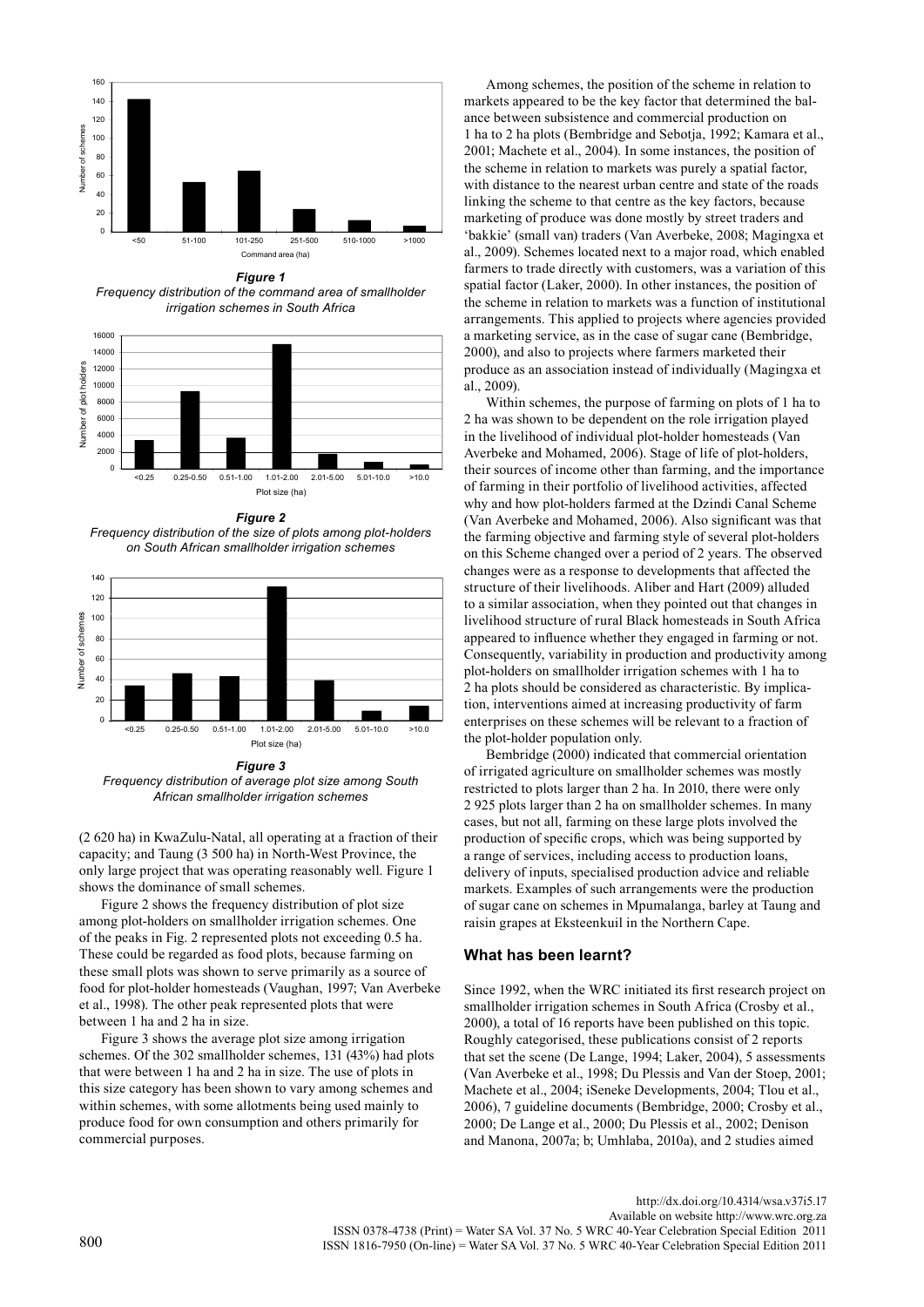at developing best management practices for use at scheme and farm level (Van Averbeke, 2008; Mnkeni et al., 2010). Most of these reports contain case-study results. Work is continuing and is focused on some of the remaining knowledge gaps discussed later on.

As was pointed out earlier, most researchers who studied South African smallholder irrigation schemes concluded that the performance of the majority of these projects was well below potential. Typically, poor performance was associated with a range of factors, including poor maintenance of infrastructure and equipment; high energy costs where pumping was involved; lack of institutional support in terms of credit; marketing and draught power; lack of extension and farmer training; conflict; and weak local organisation (Bembridge, 2000). Yet, 60 years ago, the Commission for the Socio-Economic Development of the Bantu Areas within the Union of South Africa (1955) identified irrigated farming on plots of 1 to 2 ha as the most successful and financially viable of all Black farming enterprises at that time. What happened? Two related historical trends provide part of the explanation.

The first trend has been the steady decline in Black homestead agriculture, particularly cultivation. In 1950, most Black rural homesteads were still farming. The majority did not meet their subsistence requirements and few produced a surplus, but income generated from other livelihood activities, mainly earned by male migrants working in mines and cities, was used to maintain the rural homestead and its agricultural activities (Houghton, 1952; Lahiff, 2000, Hebinck and Van Averbeke, 2007; Van Averbeke, 2008). Since 1950, Black rural homesteads have increasingly discontinued the cultivation of their arable allotments. Recent case studies in the Ciskei region of the Eastern Cape showed that only about 10% of the fields were ploughed annually (Hebinck and Monde, 2007; De Wet, 2011). At present, crop production occurs mostly in home gardens, explaining why farming now only serves as an additional source of food for the large majority of Black households (Vink and Van Rooyen, 2009; Aliber and Hart, 2009). The second trend has been the rise in the competitiveness and sophistication of commercial agriculture and the food-supply system in South Africa. Shored up by state support during much of the 20th century, commercial farming successfully met the challenge imposed by the liberalisation of agriculture during the last decade of that century (Vink and Kirsten, 2003; Ortmann and Machete, 2003). The result has been the establishment of a national food-production and -distribution system that reliably provides relatively cheap food of good quality almost anywhere in the country, making it very difficult for smallholders to compete (Laker, 2004; Ramabulana, 2011). The disappointing performance of smallholder irrigation schemes needs to be understood in this context, even though much can be done to improve their performance. Research under the auspices of the WRC has identified various ways to bring this about. The findings will now be discussed thematically even though problemsolving in agriculture and particularly irrigated agriculture requires a holistic approach that considers and integrates the full range of factors that apply to particular circumstances (Bembridge, 2000).

#### **Planning, design and technology**

Crosby et al. (2000) developed a comprehensive manual for the planning and design of smallholder irrigation projects. The manual provides guidelines for pre-feasibility and feasibility studies, participatory irrigation planning, managing



*Figure 4 Short furrow irrigation at the Steelpoort Canal Irrigation Scheme in Limpopo Province*

crop-water requirements, water supply and management. It also contains specific guidelines for pressurised systems and short-furrow irrigation. Crosby et al. (2000) reported that short-furrow irrigation, shown in Fig. 4, could match and even exceed the irrigation efficiency of other systems, when used correctly.

Relative to gravity-fed canal schemes where surface irrigation was practised, the main advantages of pressurised systems were lower establishment costs per unit area and reduced labour in irrigation for farming families, enabling them to irrigate larger plots. Important disadvantages were shorter lifespans of the systems, higher operating costs and greater maintenance requirements. Du Plessis and Van der Stoep (2001) paid specific attention to the application of micro-irrigation in smallholder agriculture, which included micro-sprayer and drip systems. Their findings indicated that successful micro-irrigation was not out of the reach of smallholders but highly dependent on a range of requirements being met and support services being available. This made micro-irrigation systems a risky option. Their conclusion is supported by the data in Table 1, which showed that the proportion of non-operational micro-irrigation schemes was higher than that of schemes that used other technology. Du Plessis et al. (2002) captured their experiences with the implementation and use of micro-irrigation in smallholder settings in a comprehensive manual for use by planners, designers and support staff.

#### **Plot-holders and their livelihoods**

Plot-holders and their livelihoods are at the centre of farming on smallholder irrigation schemes but they have received surprisingly little attention in some of the research that has been done by the WRC. These reports usually depicted plot-holders as old, poor, mostly female, uneducated people, incapable of dealing with the sophisticated management requirements of irrigated farming and victims of their dependency on the state and its agencies (Van Averbeke et al., 1998; Bembridge, 2000; iSeneke Developments, 2004; Mnkeni et al., 2010). The livelihoods study carried out by Mohamed (2006) on the Dzindi Canal Scheme, and especially his descriptions of a sample of smallholder homesteads at that scheme, demonstrated the agency of farmers and illustrated how irrigated farming featured in their livelihoods over time.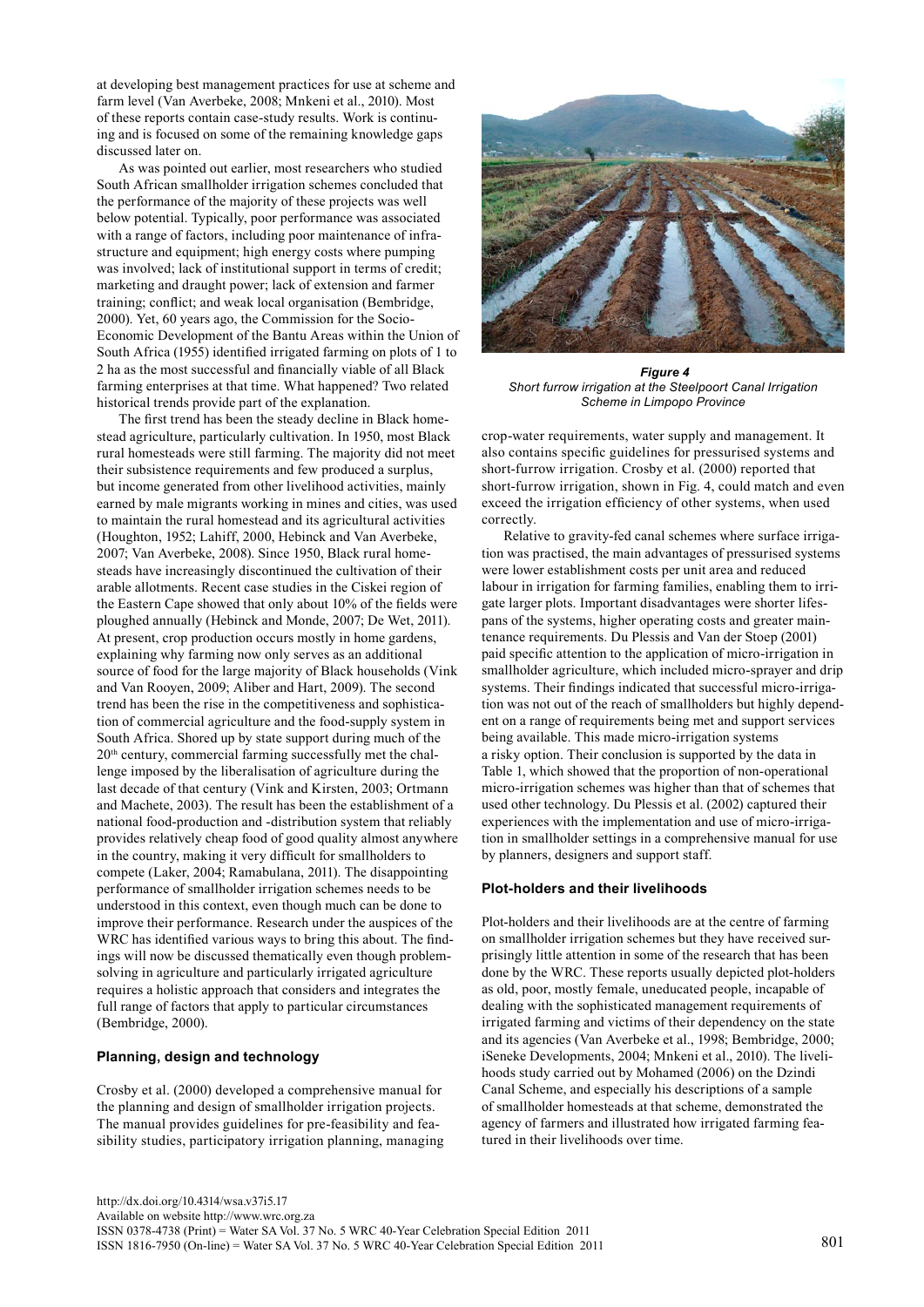| <b>TABLE 2</b><br>Gross farm income and total income of plot-holder homesteads at selected South African smallholder<br>irrigation schemes adjusted to 2010 rand values |                         |                            |                              |                      |                                                  |  |
|-------------------------------------------------------------------------------------------------------------------------------------------------------------------------|-------------------------|----------------------------|------------------------------|----------------------|--------------------------------------------------|--|
| Scheme name                                                                                                                                                             | Plot size range<br>(ha) | Year of data<br>collection | Total<br>homestead<br>income | Gross farm<br>income | Contribution<br>of gross farm<br>income to total |  |
|                                                                                                                                                                         |                         |                            |                              | (2010 rand values)   | homestead<br>income (%)                          |  |
| Tyefu food plots                                                                                                                                                        | $0.16 - 0.25$           | 1995                       | 12 0 24                      | 452                  | 3.8                                              |  |
| Zanyokwe food plots                                                                                                                                                     | 0.20                    | 1995                       | 8481                         | 1 0 7 4              | 12.7                                             |  |
| Keiskammahoek (Upper Gxulu)                                                                                                                                             | 0.25                    | 1995                       | 14 9 37                      | 420                  | 2.8                                              |  |
| Shiloh food plots                                                                                                                                                       | 0.25                    | 1995                       | 11 496                       | 741                  | 6.4                                              |  |
| Hertzog Agricultural Coop.                                                                                                                                              | 1.00                    | 1995                       | 25 623                       | 7 0 1 7              | 27.4                                             |  |
| <b>Oamata</b>                                                                                                                                                           | 1.28                    | 1997                       | 17 045                       | 3443                 | 20.2                                             |  |
| Dzindi                                                                                                                                                                  | 1.28                    | 2003                       | 36 110                       | 7 1 3 6              | 19.8                                             |  |
| Horsehoe                                                                                                                                                                | 2.00                    | 1995                       | 22 540                       | 12822                | 56.9                                             |  |
| Elandskraal                                                                                                                                                             | $0.7 - 5.0$             | 2000                       | 28 499                       | 11 867               | 41.0                                             |  |
| Zanyokwe                                                                                                                                                                | $2.0 - 11.0$            | 2007                       | 21 501                       | 17454                | 81.2                                             |  |

Research conducted outside the ambits of the WRC sheds some light on the politics of irrigation at Tyefu in the Eastern Cape (Holbrook, 1998) and on the precarious social position of settler farmers at Keiskammahoek amidst a community that viewed them as intruders (Holbrook, 1996).

Information on the incomes of plot-holder homesteads and on the contributions of irrigated farming to these incomes is also limited. Table 2 summarises the findings of studies by Bembridge (1984), Van Averbeke et al. (1998) and Mnkeni et al. (2010) on schemes in the Eastern Cape and Machete et al. (2004) and Van Averbeke (2008) on schemes in Limpopo Province. All monetary values shown in Table 2 were adjusted to 2010 rand values using the Consumer Price Index published by Statistics SA (2011). Table 2 shows that plot-holder homesteads did not derive income only from farming, indicating that their livelihood strategies included other livelihood activities or sources of income. As could be expected, income from farming was positively associated with plot size. Of greater significance for rural economic development policy was that both total homestead income and the proportion of homestead income that was derived from irrigated farming tended to increase as plot size increased. The data in Table 2 also clearly indicate that irrigated farming on a plot of 1.5 morgen (1.28 ha) no longer provided homesteads with adequate incomes, as had been the case in 1952 (Commission for the Socio-Economic Development of the Bantu Areas within the Union of South Africa, 1955).

Virtually no information has been generated on livelihoods that are linked to farming on smallholder schemes, but evidence presented by Van Averbeke (2008) suggests that in some cases the number of linked livelihoods could be substantial. The Limpopo Department of Agriculture referred to livelihood linkages and other social and economic benefits as the sphere of influence of smallholder irrigation schemes during the early phase of its RESIS programme that was aimed at revitalising these schemes (Van Averbeke, 2008) but this notion has received little research attention.

#### **Institutions and organisations**

Farmers on irrigation schemes are dependent on each other, because they share the water distribution system. This interdependence requires a willingness on the side of farmers to work collectively in order to achieve their individual objectives.

The domains in which farmers on irrigation schemes have to collaborate include the routine maintenance of the water distribution system (Letsoalo and Van Averbeke, 2006a), payment for energy where pumping is involved (Machete et al., 2004) and payment for water where this has been instituted (Backeberg, 2005). On many schemes, particularly canal schemes, collaborative arrangements governing the distribution of water to the various hydraulic units and individual plots is essential to ensure that all farmers get their fair share (Letsoalo and Van Averbeke, 2005b; Van Averbeke, 2008). In addition, farming on smallholder schemes can benefit from a collective approach to market access, both input and output (Letsoalo and Van Averbeke 2005b; Van Averbeke, 2008). Rules to govern collaboration (institutions) and structures to enforce these rules (organisations) are necessary for effective and sustainable functioning of collective action. Indications are that on their own, irrigator communities and their volunteer leadership structures, usually in the form of elected scheme committees, find it difficult to enforce rules. Farmers pursuing individual goals (rational individual behaviour) instead of collective goals (rational collective behaviour) challenge institutions and erode organisations of irrigator communities (Letsoalo and Van Averbeke, 2006a; Orne-Gliemann, 2008).

Institutional and organisational decline has its most profound impact on routine maintenance of the water distribution system, which includes cleaning and minor repairs (Letsoalo and Van Averbeke, 2006a). Inadequate routine maintenance reduces water delivery and shortens the life-span of the water distribution system, posing a threat to the sustainability of irrigated farming. Shah et al. (2002) identified inadequate routine maintenance as one of the important factors that contributed to the 'downward ratchet' that characterised smallholder irrigation schemes in South Africa. De Lange et al. (2000), paid considerable attention to the building of social capital among irrigator communities in their guidelines for trainers and development facilitators, but evidence suggests that capacity on its own might not be enough (Van Averbeke, 2008). Ways to support the institutions and organisations of smallholder irrigation scheme communities need to be investigated more thoroughly.

Assessments of smallholder irrigation schemes invariably identified the institution of land tenure to be an important factor for 3 main reasons. Firstly, tenure restrictions prevented the development of a land-exchange market among farmers (Van Averbeke et al., 1998; Bembridge, 2000). Poorly functioning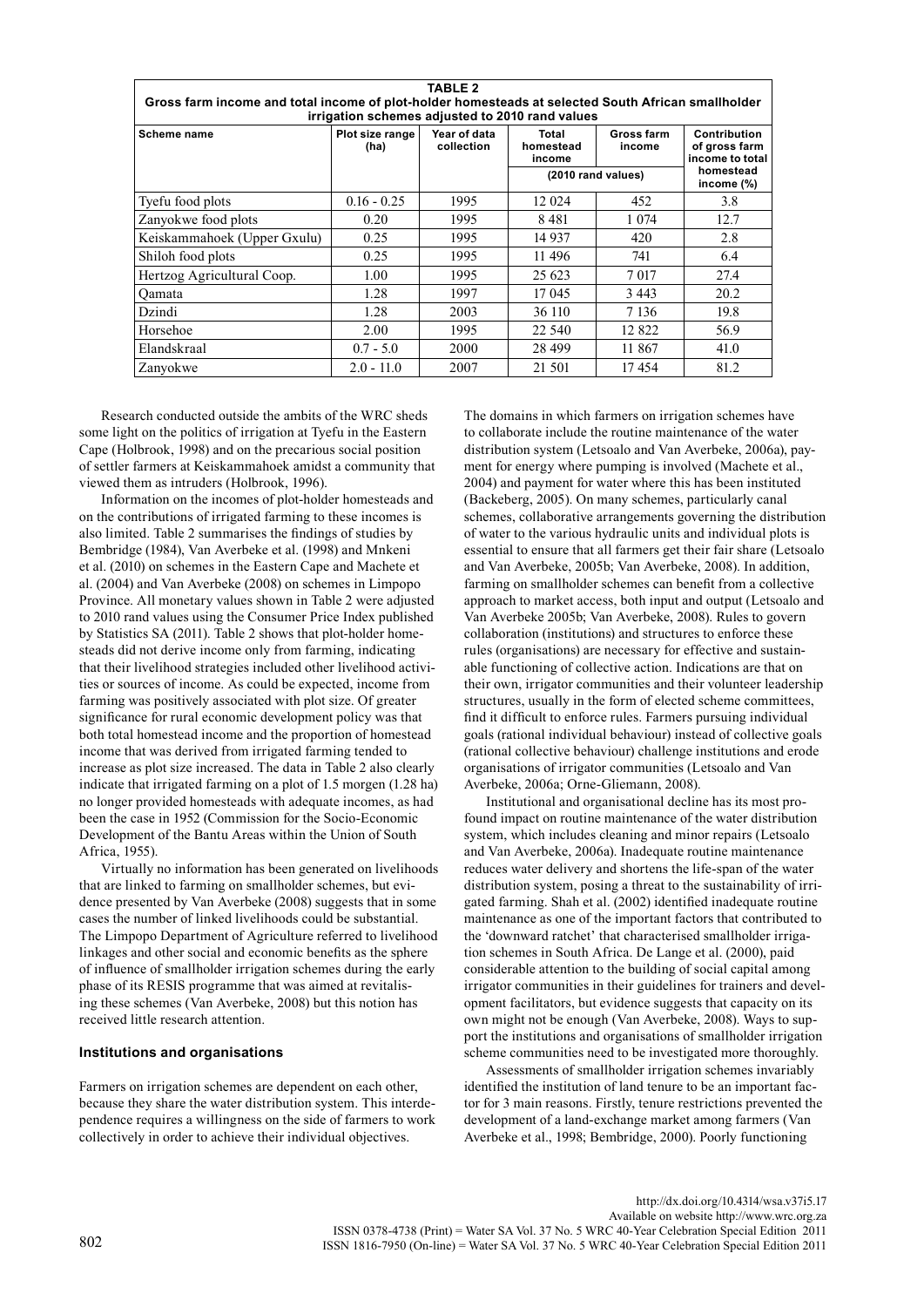land-exchange markets prevented plot-holders to adapt the size of their farm enterprises to their capacity to produce, resulting in the coexistence of demand for land and land surplus (Van Averbeke, 2008). Secondly, several studies indicated that men were the holder of plots, whilst women were doing the farming (Machete et al., 2004; Tlou et al., 2006). Thirdly, the tenure system that applied on nearly all schemes precluded farmers from using their holding as collateral to access loans from registered financial service providers (Crosby et al., 2000; Machete et al., 2004; Tlou et al., 2006).

The research by Tlou et al. (2006) was commissioned specifically to provide clarity and recommendations on land tenure in smallholder irrigation schemes. Their analysis, which used system on system effects, identified tenure as the system that had the greatest overall impact on other systems relevant to irrigation farming, but apart from the link between tenure and access to finance, they provided little concrete evidence in support of this conclusion. From a legal perspective, tenure on irrigation schemes is ambiguous to say the least, because much of the legislation that applied when plots were first allocated has since been revoked (Manona et al., 2010). Yet, on many schemes plot-holders tended to feel secure about crucial tenure rights, such as who the plot belonged to. They felt less secure about other rights, such as the right to rent out land, mainly because in the past renting out land was forbidden by the conditions of occupation (Van Averbeke, 2008). Conversely, plot-holders also felt insecure about renting in land, because there was no legal protection against owners claiming back their plots before the lease arrangement had expired (Vaughan, 1997; Van Averbeke, 2008). Manona et al. (2010) argued that the development of scheme-based land-administration systems could remove most of the uncertainties surrounding land rights and lease contracts.

Tenure was shown to be a critical factor where imposition of the irrigation scheme tenure system was subject to conditions (The Commission of Enquiry, 1996). This occurred at Ncora in the Eastern Cape, where traditional tenure rights over relatively large dryland plots were given up in return for smaller-sized irrigation plots and specified benefits. These benefits included subsidised land preparation, farm inputs and an annual dividend. The issue of these benefits was dependent on profits generated by the estate farm, which was given the right to use the bulk of the land that had become available by the arrangement. When the estate farm was no longer in a position to pay for the benefits, plot-holders demanded their old land rights back. The ensuing conflict over land rights was a major factor in the virtual collapse of Ncora. A similar scenario could well develop on the smallholder irrigation schemes in Limpopo Province that have been revitalised by the RECHARGE model of the RESIS (Revitalisation of Smallholder Irrigation Schemes) Programme. For example, at Tshiombo Block 1A, the plots of 86 individual plot-holders, which were irrigated using the gravity-fed short-furrow method, were consolidated in a single 100 ha unit under floppy irrigation (Fig. 5), to be farmed by a White farmer, referred to as the strategic partner, in return for dividends. The plot-holders were reduced to land owners who observed farming. Dividends paid out to plot-holders of Tshiombo Block 1A have been substantial, matching the net operating income of the most productive quintile of smallholders on canal scheme plots of similar size recorded by Van Averbeke and Mohamed (2006). However, the annual potato-maize rotation that generated the profits at Tshiombo was unlikely to be sustainable, because of progressively increasing pest and disease loads. Moreover, the duration



#### *Figure 5*

*At Block 1A of the Tshiombo Canal Scheme 80 plots have been consolidated into a single land holding under floppy irrigation that is farmed by a strategic partner using a an annual maizepotato rotation* 

of the contractual agreement between the strategic partner, the Limpopo Department of Agriculture and the plot-holders was only for a period of 3 years. If and when management of Tshiombo Block 1A will be transferred back to plot-holders, questions around tenure will arise, because the original layout of the scheme has been obliterated by the removal of the concrete furrows that acted as plot boundaries.

Water user associations (WUAs) are provided for in the National Water Act 36 of 1998 and are defined as water management associations with restricted objectives (Backeberg, 2003). There has been the expectation that WUAs would assist smallholder irrigation scheme development (Backeberg, 2005), but this has not materialised yet. On the contrary, their impact appears to be very limited. For example, of 45 smallholder irrigation schemes sampled in Limpopo Province, 28 claimed to be part of a WUA but only one effectively participated in its activities. Payment for water on these 28 schemes, which was linked to WUA membership, was taken care of by the Department of Agriculture on behalf of farmers. The results of several studies have indicated that smallholders would face financial difficulties if they had to pay for the water themselves (Van Averbeke et al., 1998; Speelman et al., 2008; Yokwe, 2009; Speelman et al., 2011).

#### **Support services**

Weak support services are a recurrent theme in most smallholder irrigation scheme assessments (Bembridge, 2000; Machete et al., 2004; iSeneke Developments, 2004; Tlou et al., 2006; Mnkeni et al., 2010). There is general agreement that human and social capacity development among smallholder irrigators is a pre-condition for turning the current 'downward ratchet' trajectory of schemes into an upward one (Shah et al., 2002). Training of farmers and their collectives is needed in the domains of farm and scheme management. The provision of support with the development of reliable networks for the marketing of produce beyond the local environs is also critical (Magingxa et al., 2009). Provision of these support services to smallholders became the principal mandate of public extension some 15 years ago, following the withdrawal of provincial departments of agriculture from active involvement in scheme management. Legoupil (1985) emphasised that irrigated farming could only become successful when farmers adopted new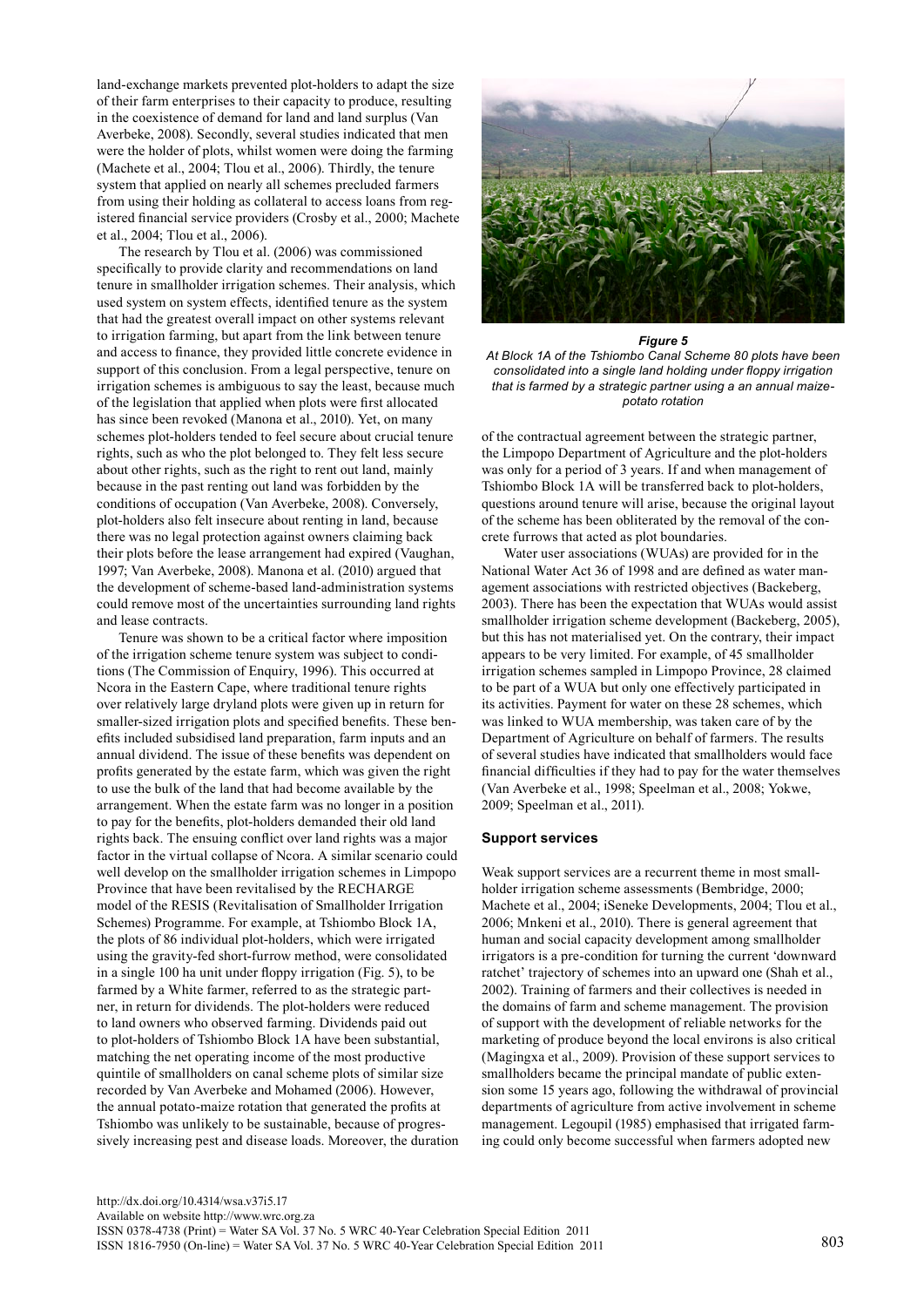farming systems that were more intensive and productive than those they employed when they cultivated dryland plots. He pointed out that when irrigated farming was limited to the mere application of water to crops to avoid water stress, without simultaneously attending to issues of plant nutrition, cultivar choice, plant population and plant protection, it would never be sustainable. Backeberg (2003; 2005) reiterated this argument in his assessments of the future of smallholder irrigation in the context of the new South African Water Policy and farmers' willingness and ability to pay for water. In the green revolution, which is now credited for creating the platform for the rapid economic development of several Asian countries (Turral et al., 2010), irrigation was but one of the 3 main ingredients, choice of crop and fertilisers being the others. The paternalistic approach to farmer training and service provision that was used when White farmers were settled on irrigation schemes (Backeberg and Groenewald, 1995b) and on smallholder schemes during the 1950s (Commission for the Socio-Economic Development of the Bantu Areas within the Union of South Africa, 1955; Van Averbeke, 2008) has been seriously criticised (Machete et al., 2004; Tlou et al., 2006) and with reason, but services were provided and gradually farmers developed the necessary capacity to assume responsibility over managing their farms and schemes and to become less dependent on public extension and more on each other for the acquisition of new knowledge and the exploitation of marketing opportunities (Backeberg, 2005). On most smallholder irrigation schemes, farmers have not reached the necessary level of competency and confidence to optimally exploit their farms. The need for support services is universal, even though it varies among schemes. To date, tertiary education responsible for the training of extension staff and managers, agricultural research institutions responsible for innovation in smallholder irrigation, and public extension responsible to guide and support farmer development, have all fallen short of fulfilling their mandates.

#### **Agronomic practices**

The low yields realised by smallholders have been concrete evidence of poor farmer performance on smallholder irrigation schemes (Crosby et al., 2000). Maize grain yields averaging less than 3 t·ha-1 have been recorded on several schemes (Van Averbeke et al., 1998; Machete et al., 2004; Van Averbeke, 2008; Mnkeni et al., 2010). Machete et al. (2004) linked low crop yields to limited knowledge and lack of skills in crop production among farmers. Denison and Manona (2007a) concurred and recommended that crop production approaches, including farmer training, be considered as an essential component of smallholder irrigation scheme revitalisation strategies. Machete et al. (2004) and Mnkeni et al. (2010) identified basic management practices, such as weed, water, fertiliser and plant population management, late planting, and choice of cultivars, all of which were within the farmers' abilities to control, as the main agronomic factors limiting productivity.

At Zanyokwe in the Eastern Cape, yield gap analysis of grain maize and butternut indicated that large gaps existed between yields achieved by farmers and those achieved with good management in researcher-managed, on-farm trials (Fanadzo et al., 2010). The average yield of 2.4 t maize grain·ha-1 and 6 t butternut ha<sup>-1</sup> was less than 25% of the maximum economic yield achieved at Zanyokwe in on-farm experiments managed by researchers (Fanadzo et al., 2010). Even though experimental plots are easier to manage than field-scale plantings, these findings suggested that inadequate farm management

rather than infrastructural constraints was the principal factor that limited crop productivity at Zanyokwe. As a result of this finding Mnkeni et al. (2010) came to the conclusion that investment in the building of capacity and competence among farmers could improve scheme performance. Research aimed at developing practices to alleviate agronomic factors that limited crop yield showed that planting time and nitrogen application rate had a major effect on grain yield at Zanyokwe (Mnkeni et al., 2010). High yields were obtained when maize was planted early and fertilised with 250 kg N·ha<sup>-1</sup>. It should be noted that hybrid maize yielded 50% to 65% more than the open pollinated varieties commonly grown by farmers.

In different parts of the country, the production of irrigated maize for the purpose of selling green cobs has been identified as a lucrative smallholder enterprise (Khuvutlu and Laker, 1993; Van Averbeke, 2008; Mnkeni et al., 2010). At Dzindi in Limpopo Province, Van Averbeke (2008) reported a highly significant positive correlation  $(r = 0.72)$  between the gross margin of maize production and the proportion of cobs that were sold as green cobs. He explained this relationship by pointing out that the monetary value of a green cob was about 5 times higher than a cob harvested for grain. He reported that at most, farmers at Dzindi sold 25% of their maize as green cobs. For street traders, who were their main clients, most cobs produced by farmers were too small. In researcher-managed on-farm experiments, it was demonstrated that the proportion of cobs that were large enough for street traders could be raised to 75% by planting suitable cultivars, optimising planting density and applying fertilisers at recommended rates (Van Averbeke, 2008). Farmers who adopted recommended cultivars in their maize production system sold 40% of their cobs to street traders, without any other changes to their system. The substantial positive impact of this single modification illustrates the potential to improve smallholder production and productivity through adaptive research. At Zanyokwe, Mnkeni et al. (2010) showed that by transplanting maize seedlings with the intention of producing and harvesting green cobs, the duration of growth in the field was shortened and the gaps in the canopy were reduced, compared to direct seeding. Transplanted maize could be grown at lower nitrogen rates to achieve similar yield potentials as direct-seeded maize (Fanadzo et al., 2009). The combination of reduced post-emergence herbicide dosages of atrazine and use of narrow-row plant spacing was shown to be an effective weed-management strategy for maize at Zanyokwe, where pre-plant weed control was identified as the most important factor affecting butternut yield (Fanadzo et al., 2010).

#### **Revitalisation**

Lankford and Gillingham (2001) described irrigation schemes as highly case-specific, potentially complex, dynamic, sociobiophysical entities. The case-specificity of smallholder irrigation schemes arises from the multitude of factors that affect them such as objective, natural resource base, technology, scheme and plot size, farmer profile and marketing opportunities (Bembridge, 2000; Perret and Touchain, 2002; Lankford, 2004; Bolding, 2007). Diversity among schemes calls for different kinds of interventions to respond to varying farmers' needs, resources and agricultural contexts. In a detailed review of rehabilitation and revitalisation programmes in South Africa, Denison and Manona (2007b), identified a lack of appreciation of differing needs and contexts and noted that the focus had been largely on the upgrading of technology,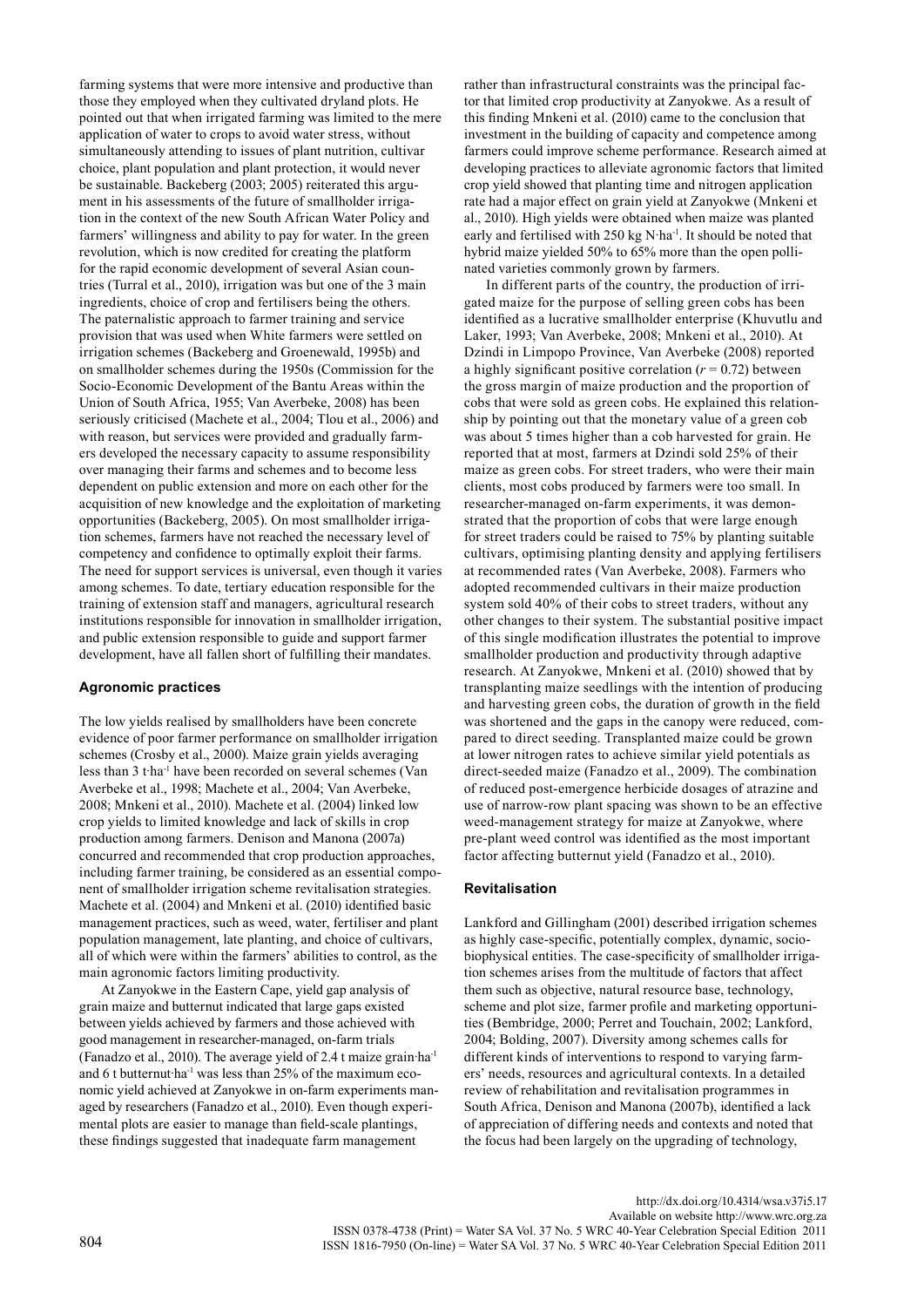| <b>TABLE 3</b><br>Typology of South African smallholder irrigation schemes (adapted from Denison and Manona, 2007b) |                             |                                                      |                                                                                                                                                                                                                                           |  |  |
|---------------------------------------------------------------------------------------------------------------------|-----------------------------|------------------------------------------------------|-------------------------------------------------------------------------------------------------------------------------------------------------------------------------------------------------------------------------------------------|--|--|
| Scheme type                                                                                                         | <b>Typical plot</b><br>size | <b>Typical irrigation</b><br>system                  | Purpose of farming and farming system                                                                                                                                                                                                     |  |  |
| Food plot                                                                                                           | $< 0.5$ ha                  | Canal irrigation or<br>moveable sprinklers           | Mainly for own consumption with some local marketing.<br>Low external input approaches to production.                                                                                                                                     |  |  |
| Peasant                                                                                                             | 1 ha to 2 ha                | Preferably canal<br>irrigation                       | Diverse purposes in line with diversified livelihoods of plot-holders<br>and diverse approaches to production reflecting risk appetite. Local<br>(urban) markets dominate, but with assistance distant city markets<br>could be accessed. |  |  |
| Commercial<br>farmer                                                                                                | $>2$ ha                     | Relatively simple<br>overhead or<br>micro-irrigation | Full-time, commercial farming that includes engagement with distant<br>markets. Highly productive farming systems are necessary and access<br>to finance could be a requirement.                                                          |  |  |
| Equity-labourer                                                                                                     | Consolidated<br>landholding | Complex overhead or<br>micro-irrigation              | Commercial farming with strategic partner who manages the enter-<br>prise, whilst plot-holders are farm workers, who also receive a share in<br>the profits in return for providing the land.                                             |  |  |

contributing to repeated failure of state-funded interventions to achieve farmer development objectives. Using 3 interdependent factors, Denison and Manona (2007a; b) identified 4 types of South African smallholder schemes. Factors used were profitability of farm enterprises, irrigation system and plot size. These 4 types of schemes were food-plot schemes, peasant schemes, business-farmer schemes and equity-labourer schemes. A summary of their important characteristics is presented in Table 3. Even though the typology of irrigation schemes referred to in Table 3 is only indicative, it provides insight into the current situation and can be used to identify revitalisation choices and their likely impact on irrigation scheme communities.

Most revitalisation efforts have seen little return, or worse, have resulted in perverse development outcomes. Denison and Manona (2007b) reported that rehabilitation of pumpedsprinkler schemes and conversion of canal schemes to pumped overhead or drip systems, forced a high-yield commercialisation agenda and an unavoidable drive for land consolidation. This resulted in the elimination of two of the most vulnerable groups on schemes, namely food-plot producers and peasants, because they could not survive financially under these higher cost and more risky operating and financial conditions. The effect of complex irrigation technology was assessed in an analysis of 10 feasibility studies on smallholder schemes conducted in 2004, where it was seen that enterprise models were forced to shift to higher-value crops to justify the revitalisation investment on economic grounds and to meet water, electricity and management costs (Denison and Manona, 2007b). Typical medium-value crops such as mixed vegetables at realistic yield levels showed gross margins of R12 000 ha<sup>-1</sup> to R16 000 ha<sup>-1</sup>, and provided net cash returns to farmers of only R8 000 ha-1·a-1 to R10 000 ha<sup>-1</sup> a<sup>-1</sup> in 2004 prices. These returns were insufficient to justify state investment to rehabilitate the schemes. Furthermore, they found that the net returns for individual farmers were unacceptably low against the production investment costs and risks and did not generate interest in farming, because individuals generally held relatively small plots.

Horticulture is presented by some as an answer to the challenge of achieving high returns from small plot sizes. International evidence shows that 'self-supervising' qualities of family labour can be successfully deployed for high-value crops on small plots (Feder, 1985; Collins, 1995). Conradie et al. (1996) demonstrated the potential profitability of smallholder horticulture in South Africa but to succeed, small-scale producers required the same access to supply services, processing facilities and product markets as large-scale farmers. Experience shows that this has rarely been the case in South Africa and the increasingly sophisticated value chains that link large-scale producers to the 4 large supermarket chains in South Africa, which retailed about 60% of the food in 2008, pose a major challenge to smallholders (Ramabulana, 2011).

The reality of high costs on technically complex schemes, coupled with an inability for engagement with higher-value crop mixes and value chains, has led to a clear pattern of land consolidation into larger farms, with farming activities being carried out by fewer, more skilled and resourced individuals. This pattern is not limited to smallholder agriculture. Fewer farming entities are also responsible for increased production areas in the commercial sector (Vink and Van Rooyen, 2009) but consolidation on smallholder schemes is more difficult to achieve (Manona et. al., 2010). The end-point of the trend on technically intensive smallholder schemes are state-driven initiatives, where all plots are consolidated into a single landholding entity and then 'leased' with infrastructure to a commercial partner. The partner typically farms independently, or in a nominal partnership with land-right holders involving their employment, explaining why it is called an equity-labourer scheme. This enterprise model should only be considered as a last resort, for existing schemes where infrastructure is still functional but the level of complexity has halted farming. Without exception, irrigation and development experts agree that this model should not be an option for new schemes or for conversion of existing schemes as part of revitalisation (Legoupil, 1985; Crosby et al., 2000; Vaughan, 1997; Laker, 2004). Yet, this model has been imposed on several scheme communities during the RECHARGE phase of the Limpopo RESIS programme and is also being used in revitalisation of dryland farming in KwaZulu-Natal and the Eastern Cape (Umhlaba, 2010b).

The situation on canal schemes which have not been reengineered is somewhat different. These canal schemes are typically older than 40 years and combined they contribute about 25% to the total smallholder irrigation scheme command area. Some of these schemes make an important contribution to the livelihoods of plot-holders (Mohamed, 2006). Low operating costs allow for farming approaches that are not by necessity driven primarily by the cash-economy, and this makes these schemes inclusive of farmers with meagre financial resources. Cash is not needed to pay monthly electricity bills as is the case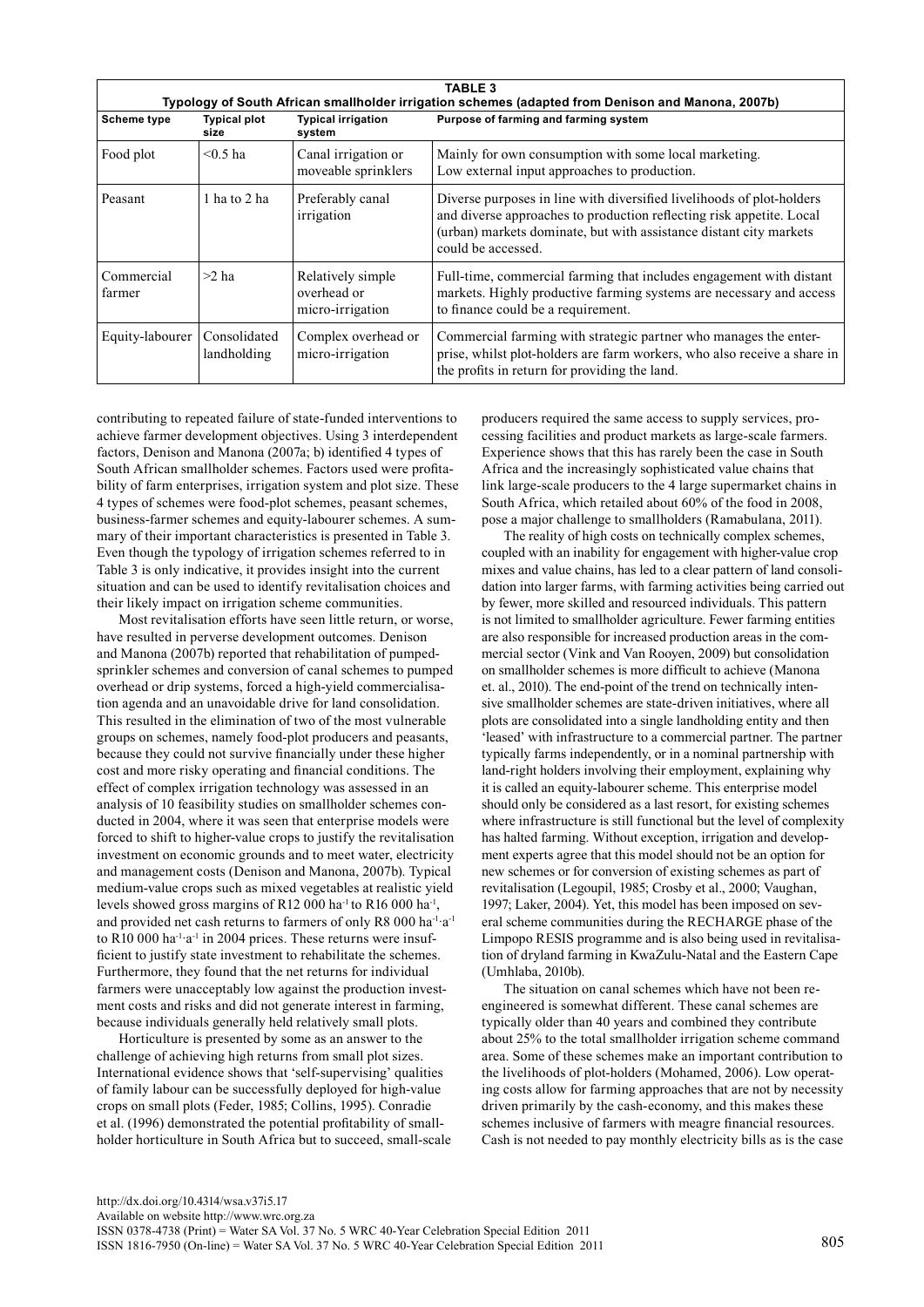on pumped schemes, or to drive professional farm-management arrangements as found in commercial partnerships. Canal schemes accommodate the full spectrum of farming objectives and permit farmers to choose between the use of local resources (manure, animal draught) and external resources (fertiliser and mechanisation) in the functioning of their farming system. Canal schemes tend to be more flexible and more stable than other types of schemes and are likely to support greater numbers of individuals, albeit on smaller plots, as consolidation is not essential for ongoing farming operations.

Implementation of a uniform model that relies on technically intensive and high-cost infrastructure to all types of schemes, without recognition of the varied requirements of groupings, effectively results in the elimination of Black smallholder farming enterprises and their replacement with single commercial entities. The irrigation scheme typology that has been developed provides guidance for the most suitable development trajectory for particular schemes. Identifying this trajectory and using it to engage farmers in deciding on ways to improve their schemes makes it possible to improve support to smallholder irrigators, with substantive returns on investment, both social and financial.

# **Conclusions**

This review of research on smallholder irrigation schemes has provided evidence of the considerable knowledge base that has been generated by the WRC. Gaps in knowledge on human, economic and social aspects of irrigation were identified. Filling these gaps is expected to contribute to improved performance and greater sustainability of these projects. Generally, the picture of smallholder irrigation schemes painted by researchers has been rather bleak, but there has also been evidence of success. Most researchers have concluded that the impact of smallholder irrigation schemes on the livelihoods and wellbeing of irrigators has been limited, despite the substantial public investments that have been made to construct, maintain and revitalise these projects. Against a backdrop of water scarcity, the social and economic value of using smallholder irrigation schemes as an option for rural development in South Africa has been questioned, resulting in calls for the development focus to shift to dryland agriculture, because dryland farming has been shown to be hydrologically neutral (Inocencio et al., 2003; Hope et al., 2008). The authors do not concur. There is evidence that smallholder irrigation schemes have contributed positively to rural livelihoods and poverty alleviation in parts of the country that are most disadvantaged. The review demonstrated the considerable scope that exists to improve these projects and increase their contribution to local economic development. When dealing with these projects, policy-makers and implementers of such policy should consider the knowledge and guidelines that have been generated by the WRC to avoid repeating past mistakes.

The review identified the need to generate knowledge on other groups of Black irrigators, who operate outside the irrigation schemes. Home gardening has become an important topic in the portfolio of research projects of the WRC, but as yet independent irrigation farmers and irrigated communitygarden projects have not received attention.

#### **References**

ALIBER M and HART T (2009) Should subsistence agriculture be supported as a strategy to support rural food insecurity? *Agrekon* **48** (4) 434-458.

- BACKEBERG GR (2003) Water usage and irrigation policy. In: Nieuwoudt L and Groenewald J (eds.) *The Challenge of Change: Agriculture, Land and the South African Economy*. University of Natal Press, Scottsville, South Africa. 149-170.
- BACKEBERG GR (2006) Water institutional reforms in South Africa. *Water Pol.* **7** 107-123.
- BACKEBERG GR (2006) Reform of user charges, market pricing and management of water: problem or opportunity for irrigated agriculture. *Irrig. Drain*. **55** 1-12.
- BACKEBERG GR, BEMBRIDGE TJ, BENNIE ATP, GROENE-WALD JA, HAMMES PS, PULLEN RA and THOMPSON H (1996) Policy Proposal for Irrigated Agriculture in South Africa. WRC Report No. KV96/96. Water Research Commission, Pretoria, South Africa. 119 pp.
- BACKEBERG GR and GROENEWALD JA (1995a) A market directed approach for the efficient and equitable rehabilitation of government water schemes. In: *Proc. Southern African Irrigation Symp.* 4-6 June 1991, Durban. WRC Report No. TT 71/98. Water Research Commission, Pretoria, South Africa. 371-380.
- BACKEBERG GR and GROENEWALD JA (1995b) Lessons from the economic history of irrigation development for smallholder settlement in South Africa. *Agrekon* **34** (3) 167-171.
- BEINART W (2001) *Twentieth-Century South Africa*. Oxford University Press, Oxford. 414 pp.
- BEMBRIDGE TJ (1984) A Systems Approach Study of Agricultural Development Problems in Transkei. Ph.D. thesis, University of Stellenbosch, Stellenbosch, South Africa. 685 pp.
- BEMBRIDGE TJ (1987) Requirements for successful irrigation projects with special reference to the Tyefu Irrigation Scheme. *Ciskei Agric. J*. **5** 10-16.
- BEMBRIDGE TJ (1988) Considerations for successful irrigation schemes in developing areas. *Ciskei Agric. J*. **8** 15-20.
- BEMBRIDGE TJ (1997) Small-scale farmer irrigation in South Africa: Implications for extension. *S. Afr. J. Agric. Ext*. **26** 71-81.
- BEMBRIDGE T (2000) Guidelines for Rehabilitation of Small-Scale Farmer Irrigation Schemes in South Africa. WRC Report No. 891/1/00. Water Research Commission, Pretoria, South Africa. 163 pp.
- BEMBRIDGE TJ and SEBOTJA I (1992) A comparative evaluation of aspects of the human impact of three irrigation schemes in Lebowa. *S. Afr. J. Agric. Ext*. **21** 30-41.
- BOLDING A (2004) In Hot Water: A Study on Sociotechnical Intervention Models and Practices of Water Use in Smallholder Agriculture, Nyanyadzi Catchment, Zimbabwe*.* Ph.D. thesis, Research School for Resource Studies for Development, Wageningen University, Wageningen, The Netherlands. 398 pp.
- BRUWER J and VAN HEERDEN P (1995) Spotlights on irrigation development in RSA: The past, present and future. In: *Proceedings of the Southern African Irrigation Symposium, 4-6 June 1991, Durban*. WRC Report No. TT 71/98. Water Research Commission, Pretoria, South Africa. 3-10.
- COLLINS J (1995) Farm size and non traditional exports: Determinants of participation in world markets*. World Dev*. **23** (7) 1103-1114.
- CONRADIE B, ECKERT J, KLEYNHANS T and GRISSEL H (1996) Apple production systems by small-scale farmers in the Western Cape. *Agrekon* **35** (1) 1-11.
- COMMISSION FOR THE SOCIO-ECONOMIC DEVELOPMENT OF THE BANTU AREAS WITHIN THE UNION OF SOUTH AFRICA (1955) *Summary of the Report*. The Government Printer, Pretoria, South Africa.
- CROSBY CT, DE LANGE M, STIMIE CM and VAN DER STOEP I (2000) A Review of Planning and Design Procedures Applicable to Small-Scale Farmer Irrigation Projects. WRC Report No. 578/2/00. Water Research Commission, Pretoria, South Africa. 240 pp.
- DE LANGE M (1994) Small Scale Irrigation in South Africa. WRC Report No. 578/1/94. Water Research Commission, Pretoria, South Africa. 29 pp.
- DE LANGE M, ADENDORFF J and CROSBY CT (2000) Developing Sustainable Small-Scale Farmer Irrigation in Poor Rural Communities: Guidelines and Check Lists for Trainers and Development Facilitators. WRC Report No. 774/1/00. Water

http://dx.doi.org/10.4314/wsa.v37i5.17 Available on website http://www.wrc.org.za<br>ISSN 0378-4738 (Print) = Water SA Vol. 37 No. 5 WRC 40-Year Celebration Special Edition 2011  $1$ SSN 1816-7950 (On-line) = Water SA Vol. 37 No. 5 WRC 40-Year Celebration Special Edition 2011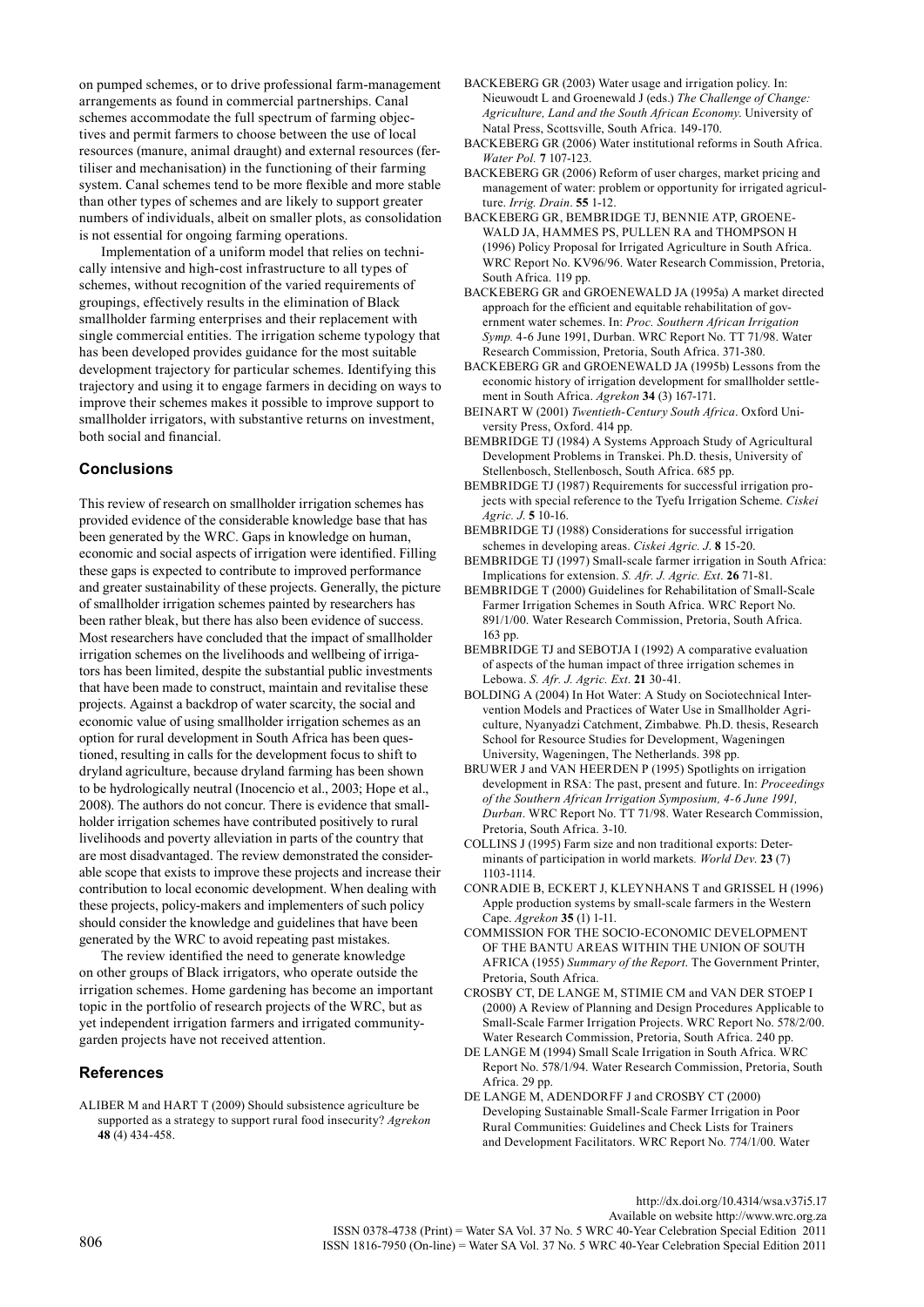Research Commission, Pretoria, South Africa. 59 pp.

- DENISON J and MANONA S (2007a) Principles, Approaches and Guidelines for the Participatory Revitalisation of Smallholder Irrigation Schemes: Volume 1 – A Rough Guide for Irrigation Development Practitioners. WRC Report No. TT 308/07. Water Research Commission, Pretoria, South Africa. 114 pp.
- DENISON J and MANONA S (2007b) Principles, Approaches and Guidelines for the Participatory Revitalisation of Smallholder Irrigation Schemes: Volume 2 – Concepts and Cases. WRC Report No. TT 309/07. Water Research Commission, Pretoria, South Africa. 67 pp.
- DE WET C (2011) Where are they now? Welfare, development and marginalization in a former Bantustan settlement in the Eastern Cape, post-1994. In: Hebinck P and Shackleton C (eds.) *Reforming Land and Resource Use in South Africa: Impacts on Livelihoods.* Routledge, Milton Park, Abingdon, UK. 294-314.
- DU PLESSIS FJ, VAN AVERBEKE W and VAN DER STOEP I (2002) Micro-Irrigation for Smallholders: Guidelines for Funders, Planners, Designers and Support Staff in South Africa. WRC Report No. TT 164/01. Water Research Commission, Pretoria, South Africa. 67 pp.
- DU PLESSIS FJ and VAN DER STOEP I (2001) Evaluation of the Appropriateness and Management Requirements of Micro-Irrigation Systems in Small-Scale Farming. WRC Report No. 768/1/01. Water Research Commission, Pretoria, South Africa. 167 pp.
- FANADZO M, CHIDUZA C and MNKENI PNS (2009) Comparative response of direct seeded and transplanted maize (*Zea mays* L.) to nitrogen fertilization at Zanyokwe irrigation scheme, Eastern Cape, South Africa. *Afr. J. of Agric. Res.* **4** (8) 689-694.
- FANADZO M, CHIDUZA C, MNKENI PNS, VAN DER STOEP I AND STEVENS J (2010) Crop production management practices as a cause for low water productivity at Zanyokwe Irrigation Scheme. *Water SA* **36** (1) 27-36.
- FAURÈS, J-M, SVENDSEN, M and TURRAL, J (2007). Reinventing irrigation, In: Molden, D (ed.) *Water for Food Water for Life: A Comprehensive Assessment of Water Management in Agriculture*. Earthscan, London, UK. 353-394.
- FEDER G (1985) The relationship between farm size and farm productivity: The role of family labour, supervision and credit constraints. *J. Dev. Econ*. **18** (2-3) 297-313.
- HEBINCK P and VAN AVERBEKE W (2007) Rural transformations in the Eastern Cape. In: Hebinck, P and Lent PC (eds.) *Livelihoods and Landscapes: The People of Guquka and Koloni and Their Resources*. Afrika-Studiecentrum Series Vol. 9. Brill, Leiden, The Netherlands. 33-66.
- HEBINCK P and MONDE N (2007) Production of crops in arable fields and home gardens. In: Hebinck, P and Lent PC (eds.) *Livelihoods and Landscapes: The People of Guquka and Koloni and Their Resources*. Afrika-Studiecentrum Series Vol. 9. Brill, Leiden, The Netherlands. 181-220.
- HOLBROOK G (1996) Lessons to be learned from two irrigation schemes. *Dev. S. Afr*. **13** (4) 601-610.
- HOLBROOK G (1998) Shoring up hydraulic despotism: Class, race and ethnicity in irrigation politics in the Eastern Cape Province, South Africa. *J. Contemp. Afr. Stud*. **1998** 117-132.
- HOPE RA, GOWING JW and JEWITT GPW (2008) The contested future of irrigation in African rural livelihoods – Analysis from a water scarce catchment in South Africa. *Water Pol.* **10** 173-192.
- HOUGHTON DH (1955) Life in the Ciskei: A Summary of the Findings of the Keiskammahoek Rural Survey 1947-51. SA Institute of Race Relations, Johannesburg, South Africa. 72 pp.
- INOCENCIO A, SALLY H and MERREY DJ (2003) Innovative Approaches to Agricultural Water Use for Improving Food Security in Sub-Saharan Africa. IWMI Working Paper 55. International Water Management Institute, Colombo, Sri Lanka. 18 pp.
- IPTRID (2000) Affordable Irrigation Technologies for Smallholders: Opportunities for Technology Adaptation and Capacity Building. FAO, Rome. 35 pp.
- ISENEKE DEVELOPMENTS (2004) Potential of Sustainable Irrigation in Black Development Communities. WRC Report No.

1138/1/04. Water Research Commission, Pretoria, South Africa. 65 pp.

- KAMARA A, VAN KOPPEN B and MAGINGXA L (2001) Economic viability of small-scale irrigation systems in the context of state withdrawal: The Arabie scheme in the Northern Province of South Africa. In: *Proc. Second WARSFA/Waternet Symposium: Integrated Water Resource Management: Theory, Practice, Cases*. October 30-31, 2001, Cape Town, South Africa. 116-128.
- KHUVUTLU I and LAKER MC (1993) Identifying constraints and opportunities for farmers at middle Letaba Irrigation Project using a low cost appraisal approach. *FSR-E S. Afr. Newsletter* **5** 6-16.
- LAHIFF E (2000) *An Apartheid Oasis? Agricultural and Rural Livelihoods in Venda*. Frank Cass Publishers, London. 299 pp.
- LAKER MC (2004) Development of a General Strategy for Optimizing the Efficient Use of Primary Water Resources for Effective Alleviation of Rural Poverty. WRC Report No. KV149/04. Water Research Commission, Pretoria, South Africa. 187 pp.
- LANKFORD BA (2004) Irrigation improvement projects in Tanzania: Scale impacts and policy implications. *Water Pol.* **6** 89-102.
- LANKFORD BA and GILLINGHAM P (2001) The impacts of irrigation improvement programmes. Paper presented at the 1<sup>st</sup> National Irrigation Conference, Morogoro, Tanzania. 20-22 March, 2001.
- LEGOUPIL JC (1985) Some Comments and Recommendations about Irrigation Schemes in South Africa: Report of Mission, 11 February - 3 March 1985. Water Research Commission, Pretoria, South Africa. 35 pp.
- LETSOALO SS and VAN AVERBEKE W (2005a) Sharing the water: Institutional and organisational arrangements at Dzindi Irrigation Scheme in South Africa. *S. Afr. J. Agric. Ext*. **34** (1) 34-43.
- LETSOALO SS and VAN AVERBEKE W (2005b) Strategies for successful smallholder farmers' collective action: Case of Dzindi Irrigation Scheme. In: *Proc. 39th Annual Conference of the South African Society for Agricultural Extension*. South African Society for Agricultural Extension, University of Pretoria, South Africa. 221-228.
- LETSOALO SS and VAN AVERBEKE W (2006a) Infrastructural maintenance on smallholder canal irrigation schemes in the north of South Africa. *Proc. International Symposium on Water and Land Management for Sustainable Irrigated Agriculture.* 4-8 April 2006, Cukurova University, Adana, Turkey. [CD ROM].
- LETSOALO SS and VAN AVERBEKE W (2006b) Water management on a smallholder canal irrigation scheme in South Africa. In: Perret S, Farolfi S and Hassan R (eds.) *Water Governance for Sustainable Development: Approaches and Lessons from Developing and Transitional Countries*. Earthscan, London. 93-109.
- LIPTON M (1996) Rural reforms and rural livelihoods: The context of international experience. In: Lipton M, De Klerk M and Lipton M (eds.) *Land, Labour and Livelihoods in Rural South Africa, Volume One: Western Cape*. Indicator Press, Dalbridge, Durban, South Africa.
- MANONA S, DENISON J, VAN AVERBEKE W and MASIYA T (2010) Proposed land tenure and land administration interventions to increase productivity on smallholder irrigation schemes in South Africa. Paper presented at 'Overcoming Inequality and Structural Poverty in South Africa: Towards Inclusive Growth and Development', 20-22 September 2010, Birchwood Hotel and Conference Centre, Johannesburg. URL: [http://www.phuhlisani.](http://www.phuhlisani.com/oid%5Cdownloads%5CManona%20et%20al.pdf) [com/oid%5Cdownloads%5CManona%20et%20al.pdf](http://www.phuhlisani.com/oid%5Cdownloads%5CManona%20et%20al.pdf) (Accessed 15 September 2011). 23 pp.
- MACHETE CL, MOLLEL NM, AYISI K, MASHATOLA MB, ANIM FDK and VANASSCHE F (2004) Smallholder Irrigation and Agricultural Development in the Olifants River Basin of Limpopo Province: Management Transfer, Productivity, Profitability and Food Security Issues. WRC Report No. 1050/1/04. Water Research Commission, Pretoria, South Africa. 112 pp.
- MAGINGXA LL, ALEMU ZG and VAN SCHALKWYK HD (2009) Factors influencing access to produce markets for smallholder irrigators in South Africa. *Dev. S. Afr.* **26** (1) 47-58.
- MNKENI PNS, CHIDUZA C, MODI AT, STEVENS JB, MONDE N, VAN DER STOEP I and DLADLA RW (2010) Best Management Practices for Smallholder Farming on Two Irrigation Schemes

http://dx.doi.org/10.4314/wsa.v37i5.17

Available on website http://www.wrc.org.za

ISSN 0378-4738 (Print) = Water SA Vol. 37 No. 5 WRC 40-Year Celebration Special Edition 2011 ISSN 1816-7950 (On-line) = Water SA Vol. 37 No. 5 WRC 40-Year Celebration Special Edition 2011 807